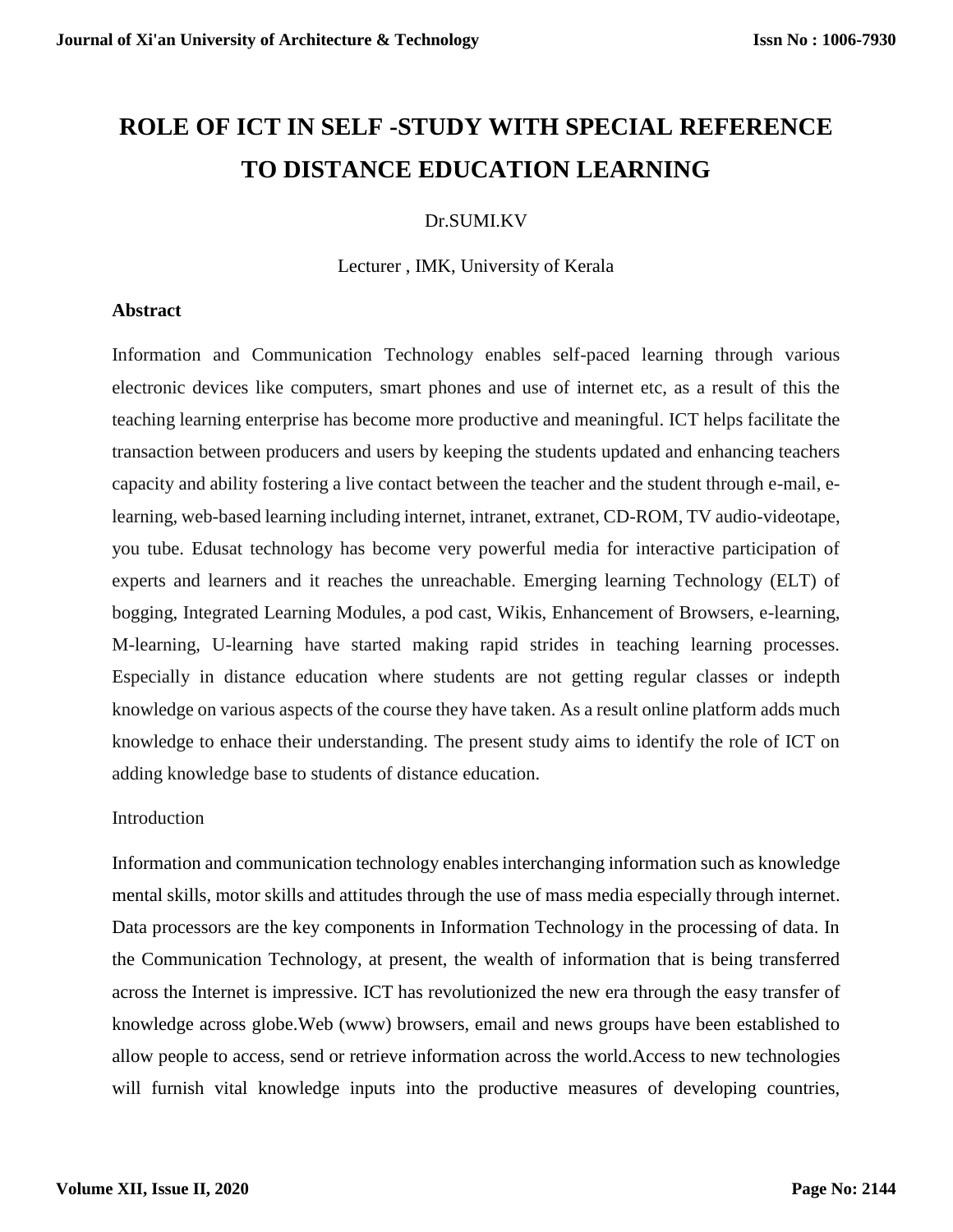especially those who are rural and poor. In communities where digital technologies are in abundance, they have changed the way the adults and children relate to and interact with each other and with institutions such as banks, businesses, governments, libraries and schools.

#### Statement of the problem

The role of information and communication technology has provided an indepth understanding of various subjects to the people especially students. As in the case of distance education the students enrolled in that find it difficult to get an idea about various subjects. The online learning enables the students to have access to eminent lectures given by faculties across globe. The well trained and experienced faculty provides online learning environment which entails the students to secure good performance for the exams. This study enables to get an idea about the importance of online learning platform for the self-study of students in distance education.

Objectives of the study

- 1. To understand the impact of online learning on the knowledge level of students
- 2. To identify various factors that promote online learning mechanism
- 3. To determine the outcome of online learning on the performance level of students.

#### Research methodology

The study is descriptive in nature. A sample of 500 students is taken from the total population of 30000 students enrolled in various distance education centers in universities in Kerala. The tools used for analysis involves percentages, measures of central tendency, ANOVA, post hoc tests.

Analysis

|                 |                | <b>Satisfaction Level</b> |     |     |     |     |    |     | <b>Statistics All</b> |     |           |           |
|-----------------|----------------|---------------------------|-----|-----|-----|-----|----|-----|-----------------------|-----|-----------|-----------|
| Variables       |                | $\theta$                  | 20  | 40  | 50  | 60  | 80 | 100 | Total                 | Avg | <b>SD</b> | <b>CV</b> |
| Instructor      | N <sub>o</sub> | 52                        | 100 | 184 | 116 | 84  | 44 | 20  | 600                   |     |           |           |
| involvement     | $(\%)$         | 10                        | 17  | 31  | 19  | 12  | -7 | 3   | 100                   | 42  | 23        | 55        |
| Learning styles | N <sub>o</sub> | 14                        | 48  | 96  | 130 | 196 | 96 | 24  | 600                   | 55  | 20        | 36        |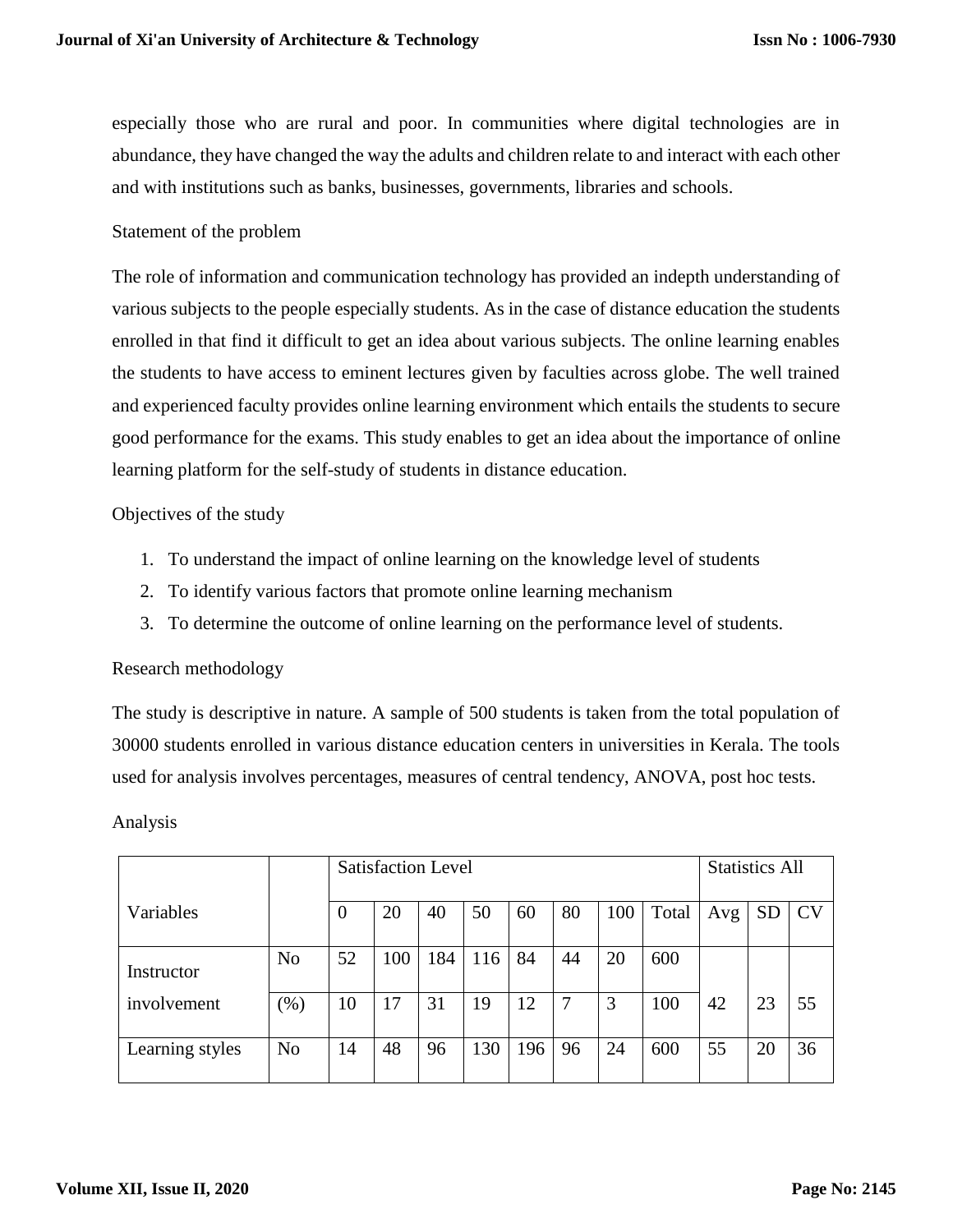|               | (% )           | $\overline{2}$ | 8   | 16  | 22  | 33           | 16             | $\overline{4}$ | 100 |    |    |    |
|---------------|----------------|----------------|-----|-----|-----|--------------|----------------|----------------|-----|----|----|----|
|               | N <sub>o</sub> | 102            | 132 | 104 | 148 | 102          | 10             | $\overline{2}$ | 600 |    |    |    |
| Self efficacy | (% )           | 17             | 22  | 17  | 25  | 17           | $\overline{2}$ | $\overline{0}$ | 100 | 36 | 22 | 61 |
|               | N <sub>o</sub> | 24             | 255 | 125 | 189 | 5            | $\overline{2}$ | $\overline{0}$ | 600 |    |    |    |
| Language      | (% )           | $\overline{4}$ | 42  | 21  | 31  | $\mathbf{1}$ | $\overline{0}$ | $\overline{0}$ | 100 | 33 | 15 | 46 |
| of<br>Sense   | N <sub>o</sub> | 51             | 54  | 106 | 187 | 84           | 92             | 26             | 600 |    |    |    |
| community     | (% )           | 8              | 9   | 18  | 31  | 14           | 15             | $\overline{4}$ | 100 | 50 | 24 | 48 |
| Learner       | N <sub>o</sub> | 32             | 74  | 82  | 168 | 144          | 42             | 58             | 600 |    |    |    |
| motivation    | (% )           | 5              | 12  | 14  | 28  | 24           | $\overline{7}$ | 10             | 100 | 52 | 24 | 47 |
|               | N <sub>o</sub> | 84             | 143 | 140 | 118 | 81           | 30             | $\overline{4}$ | 600 |    |    |    |
| Clarity       | (% )           | 14             | 24  | 23  | 20  | 14           | 5              | $\mathbf{1}$   | 100 | 37 | 22 | 60 |

Chart showing the satisfaction level of language on self learning

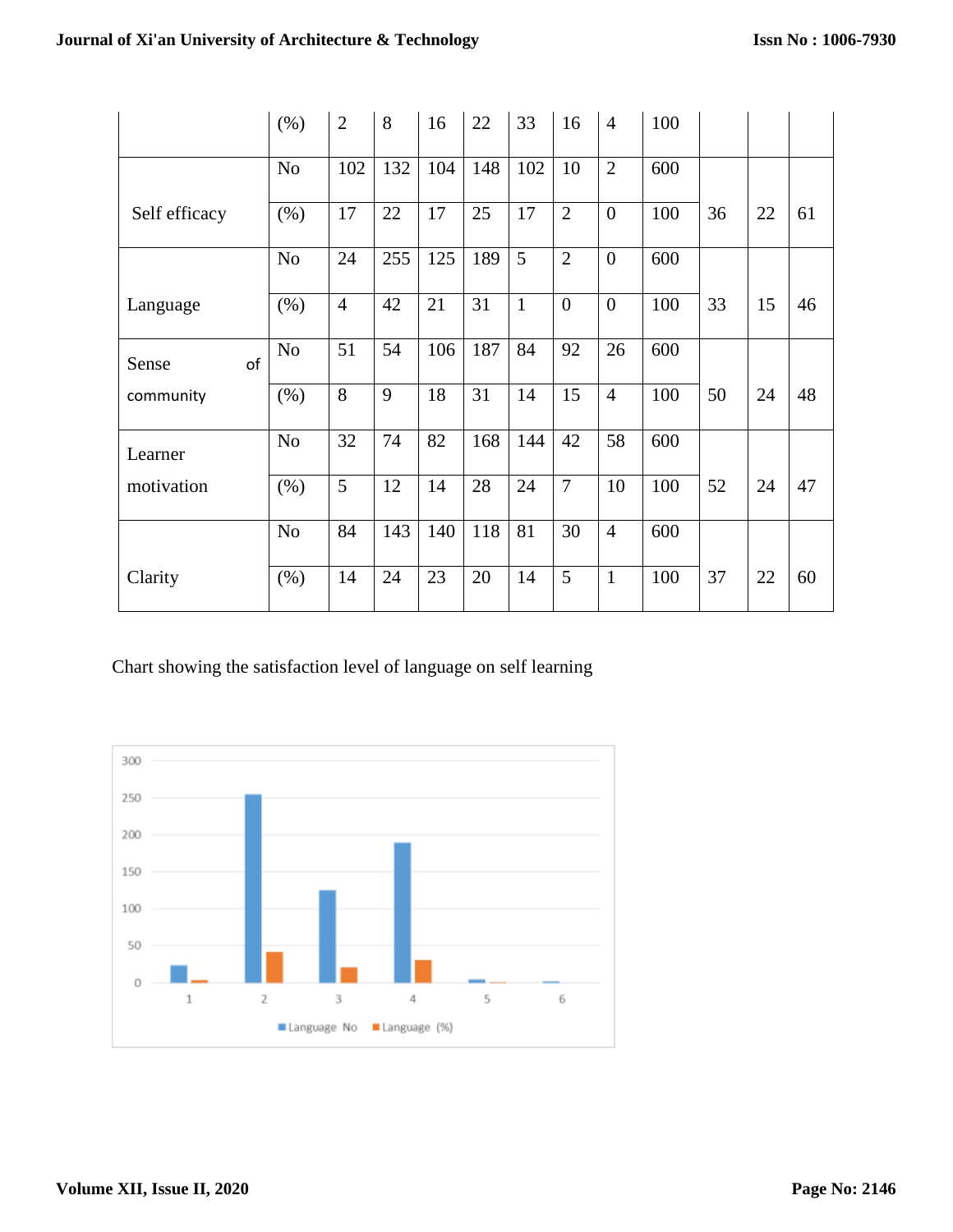

## Findings

The study reveals that 42 percentage are satisfied with the instructor involvement and 55 percentage with learning styles. 37 percentage with clarity and 52 percentage with learner motivation. From the sample selected the students have an average level of understanding with the online learning platform.

## **Conclusion**

The study reveals that majority of the students are unaware of the full potential of online learning mechanism. The problem with speed of internet,electricity problems and understanding the language are the major factors hindering online learning. The awareness among students is also a matter of concern with regard to online delivery platform.